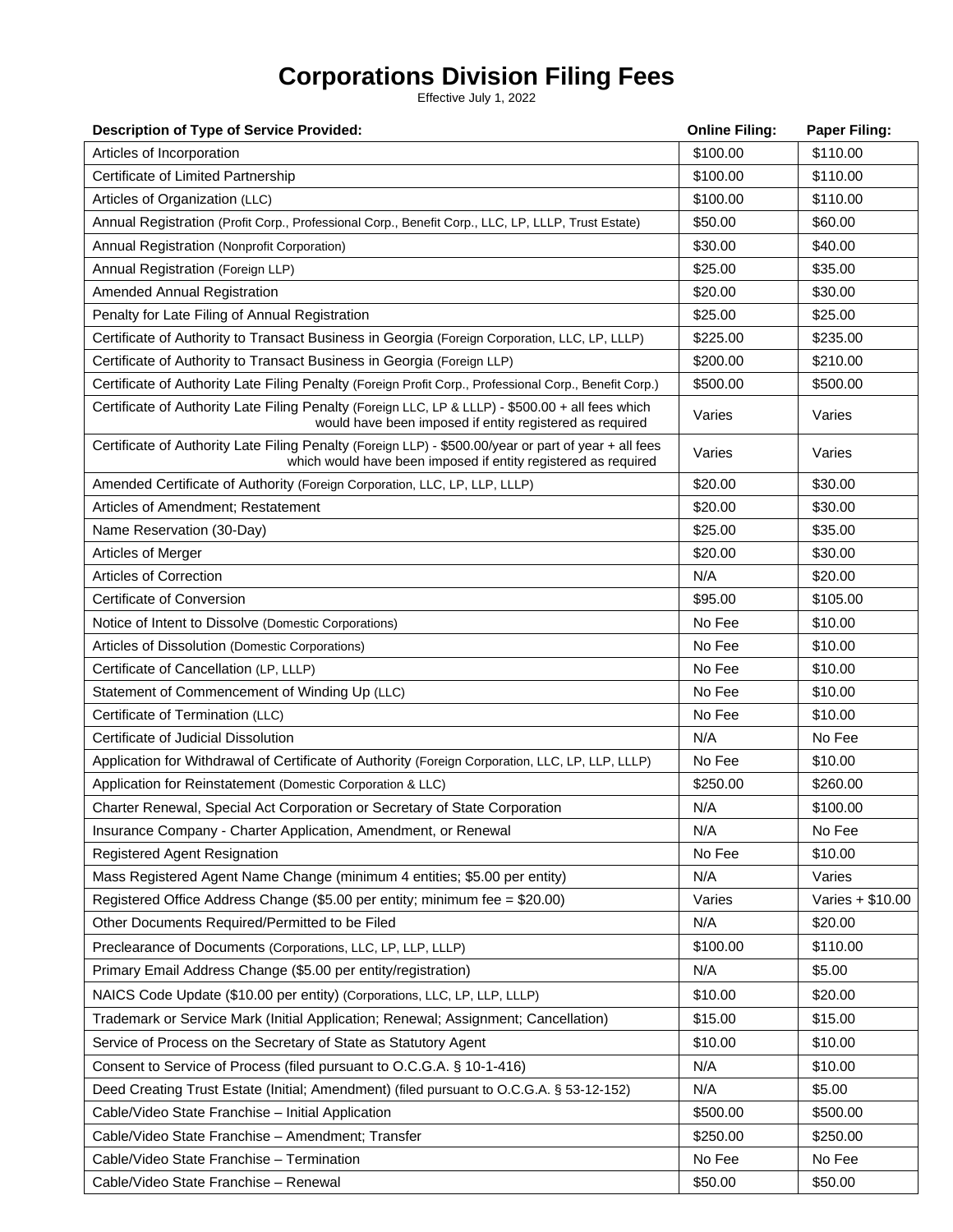| <b>Description of Type of Service Provided:</b>                                         | <b>Online Filing:</b> | <b>Paper Filing:</b> |
|-----------------------------------------------------------------------------------------|-----------------------|----------------------|
| Structured Settlement Purchase Company - Registration                                   | N/A                   | \$1250.00            |
| Structured Settlement Purchase Company - Renewal                                        | N/A                   | \$750.00             |
| Structured Settlement Purchase Company - Bond Modification; Bond Cancellation           | N/A                   | No Fee               |
| Structured Settlement Purchase Company - Revocation or Suspension by Court Order        | N/A                   | No Fee               |
| Structured Settlement Purchase Company - Other Documents Required/Permitted to be Filed | N/A                   | \$50.00              |

| Documents, Certificates, and Miscellaneous Charges:               | Online: | Paper:       |
|-------------------------------------------------------------------|---------|--------------|
| Certificate of Existence                                          | \$10.00 | \$20.00      |
| Certificate of Search                                             | N/A     | \$10.00      |
| Certificate of Noncompliance                                      | N/A     | \$10.00      |
| Certification of Registered Agent/Office                          | N/A     | \$10.00      |
| Certificate/Certified Copies/Miscellaneous Documents (See Note 1) | \$10.00 | \$20.00      |
| Certificate of Entity History (See Note 2)                        | N/A     | \$50.00      |
| Certificate of Fact (reciting a specific fact)                    | N/A     | \$50.00      |
| Certificate, Other                                                | N/A     | \$10.00      |
| Raised Seal Blue Ink Certificate (See Note 3)                     | N/A     | Plus \$25.00 |
| Service Charge for Returned Check/Dishonored Credit Card Payment  | N/A     | \$30.00      |
| Service Charge for Filing in Paper Format (See Note 4)            | N/A     | Plus \$10.00 |
| Trademark Registration Data (xls or .csv format)                  | \$25.00 | \$25.00      |

## **Expedited Processing of Document Filings:**

A. Any Domestic or Foreign Corporation, Limited Partnership (LP/LLLP and LLP), or Limited Liability Company (LLC) Filing:

A document submitted to the Secretary of State for expedited filing will be reviewed and a filing response indicating whether the document has been filed or rejected will be sent to the filer or contact person within the time frame of the requested level of expedited service. The expedited fee is in addition to the regular filing fee associated with the document type or service requested. The expedited review period is during business hours only on business days, and excludes weekends and state holidays.

| (1)                                                                                                                                                   | Two Business Days Expedited Service                                                                                                                                                                                                                                                                                                                                                                                                                                                                           | \$100.00  |
|-------------------------------------------------------------------------------------------------------------------------------------------------------|---------------------------------------------------------------------------------------------------------------------------------------------------------------------------------------------------------------------------------------------------------------------------------------------------------------------------------------------------------------------------------------------------------------------------------------------------------------------------------------------------------------|-----------|
|                                                                                                                                                       | Review completed and a response sent to the filer within two business days after receipt.                                                                                                                                                                                                                                                                                                                                                                                                                     |           |
| (2)                                                                                                                                                   | Same Day Expedited Service                                                                                                                                                                                                                                                                                                                                                                                                                                                                                    | \$250.00  |
|                                                                                                                                                       | Review completed and a response sent to the filer the same day as receipt. Same day expedited<br>processing service requests must be received by the Division by noon of a business day. Documents<br>received after noon will be reviewed by noon on the next business day.                                                                                                                                                                                                                                  |           |
| (3)                                                                                                                                                   | One Hour Expedited Service                                                                                                                                                                                                                                                                                                                                                                                                                                                                                    | \$1000.00 |
|                                                                                                                                                       | Review completed and a response sent within one hour of receipt. One hour expedited processing<br>service requests are reviewed on business days between 9:00 a.m. and 4:00 p.m. Documents received<br>outside of these business hours will be reviewed on the next business day starting at 9:00 a.m. The<br>name, email address, and telephone number of a person authorized to make corrections and to whom<br>any questions regarding the document or service requested may be directed must be provided. |           |
|                                                                                                                                                       | B. Annual Registration (submitted by mail or hand delivery) – Two Business Days Expedited Service                                                                                                                                                                                                                                                                                                                                                                                                             | \$50.00   |
|                                                                                                                                                       | C. Certificate Requests (for each certificate issued): (1) Two Business Days Expedited Service                                                                                                                                                                                                                                                                                                                                                                                                                | \$50.00   |
|                                                                                                                                                       | (2) Same Day Expedited Service                                                                                                                                                                                                                                                                                                                                                                                                                                                                                | \$250.00  |
| D. Expedited service is not available on trademark, service of process, structured settlement purchase company, or other special<br>services filings. |                                                                                                                                                                                                                                                                                                                                                                                                                                                                                                               |           |

### **Notes:**

| (1) Certified copy of documents less than 25 pages               | \$10.00                                           |
|------------------------------------------------------------------|---------------------------------------------------|
| Certified copy of documents more than 25 pages                   | \$10.00 plus 10 cents per page exceeding 25 pages |
| Photocopies per page for documents more than 9 pages             | \$0.10                                            |
| $\sim$ $\sim$ $\sim$ $\sim$ $\sim$ $\sim$ $\sim$<br>$\mathbf{r}$ |                                                   |

(2) Of the \$50.00 charge, \$10.00 will be for the certificate and \$40.00 will be for the research.